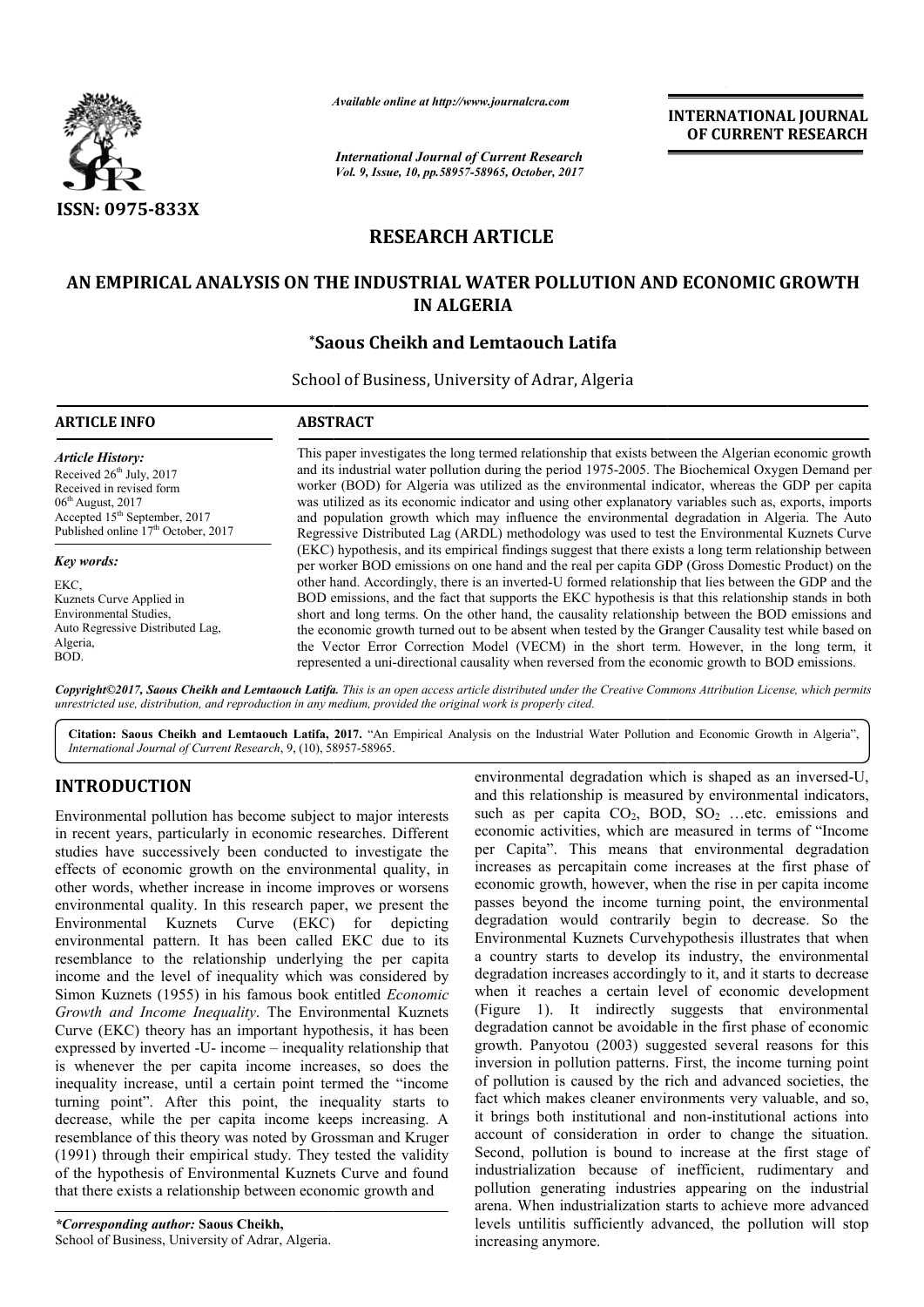

Source: Panayotou 1993

**Figure 1. The Inverted U-shape of Environmental Kuznets curve**

Rather, it will start to take a U-turn. Moreover, service industries will gain prominence causing a further reduction in pollution. After Grossman and Kruger's (1991) study, many empirical studies appeared to examine whether the EKC model is valid around the world. Yi Chia Wang *et al.,* (2011), Reka Homordi *et al.,* (2009), Lucena (2005), Michael Tuker (1995), and Fodah *et al.,* (2010)also found significant evidence of prevalence of Environmental Kuznets Curve in individual countries as well as in a set of countries, with different environmental indicators such as  $CO<sub>2</sub>$ ,  $SO<sub>2</sub>$ , BOD etc. The applied studies which examine the validity of EKC hypothesis in Algeria are very limited, where, Algeria usually is classified with a specific country divisions like oil export countries, MENA countries, and African countries and so on. Our study focuses on the relation between the industrial water pollution indicated by the Biochemical Oxygen Demand (BOD) and the economic growth and some explanatory variables. The Following literature contains the case of Algeria in some aspects for the water pollution we present them as follows:

SerkanGürlük (2009) conducted a study that tackled the case of Biochemical Oxygen Demand (BOD) and its differences between countries north and south of the Mediterranean. Based on this research, Algeria is found to have a noteworthy result of GDP and MHDI (Modified Human Development Index) with BOD. The major findings of this research concluded that human development is highly important for Algeria and other developing Mediterranean countries such as Tunisia, Morocco…etc. Christopher O. Orubu *et al.,* (2011) also conducted a research that examined the relationship between the African per capita income and the African environmental degradation. The empirical results primarily suggested that there is a validity in the environmental Kuznets curve. In the case of the increase of per capita income, it was found that the organic water pollutants increase as well. However, when compared to evidence from the other existing studies mentioned in this particular research, the levels of income turning point which were calculated for the two proxies of environmental quality were generally low. This suggests that African countries can rapidly achieve the turning income point of the environmental Kuznets curve (EKC) at lower levels of income, especially when paralleled with the revised environmental Kuznets curve. The findings also advocated that the economic growth and the rising incomes do matter in African countries, and that comes to limit the pollution caused by these pollutants. However, more rigorous policy measures, particularly at the industrial level are required to limit the environmental degradation from the pollutants of organic

water. The main objective of the current study is to evaluate the nature of the long-term relationship between economic growth and environmental degradation in Algeria. Granger causality test was also undertaken to define the long as well as short term causality's direction between per capita income and environmental pressure. The balance of this research is organized in the following manner: the first section contains the introduction and discussion of the literature on EKC, the second section describes the information and the methodology, the third section demonstrates its results and the discussion, finally the fourth section brings the study to a conclusion.

### **Data**

Our empirical analysis values the relationship between the real percapita GDP, exports, imports and population growth as explanatory variables on one hand, and Biochemical Oxygen Demand per worker (BOD) on the other hand, whichrepresentsthewaterpollutionfromindustrialsourcesasenvir onmentalindicator. To examine the validity of EKC hypothesis by checking whether the additional explanatory variables effect or not the water pollution in Algeria.

- The BOD is seen as the cause of industrial and urban water pollution. The US Environmental Pollution Agency (EPA, 2008) indicated that the BOD is the amount of oxygen consumed in water by the bacteria while degrading the waste, and when water resources are overloaded with pollution, it decreases the content of dissolved oxygen which is a necessity for aquatic animals. This study's dataset emphasizes the pollution of organic water which is caused by industrial activities that are valued by the BOD (WRI, 2008).
- GDP is the yearly production of any given country's economy and it is here is in constant 2000 U.S. dollars. GDP per capita is the total GDP divided by the midyear population.
- The exported goods and services denote the value of all the market goods and services that are exported, which include the value of merchandise, transport, freight, insurance, license fees, travel, royalties etc., including other services, such as communication, information, construction, financial, business, personnel and government services. However, they exclude the compensation of employees and investment income (formerly called factor services) as well as transfer payments. Real data are taken in constant 2000 U.S. dollars.
- The imports of goods and services relate to the value of all market goods and services that are imported from other countries of the world. These contain the value of merchandise including all the goods and services mentioned in exports. On the other hand, they exclude the compensation of employees, the investment income and transfer payments. Real data are taken in constant 2000 U.S. dollars.
- Demographics (population growth in yearly percentage) denotes the exponential rate of the midyear population growth expressed in percentage (from year t-1 to t %).

This research uses the yearly data over the period ranging from 1975 to 2005. We use per worker Biological Oxygen Demand (BOD) emissions as the environmental indicators (kg per day per worker), real per capita GDP, export, Import (in constant 2000 US dollars) and Population growth.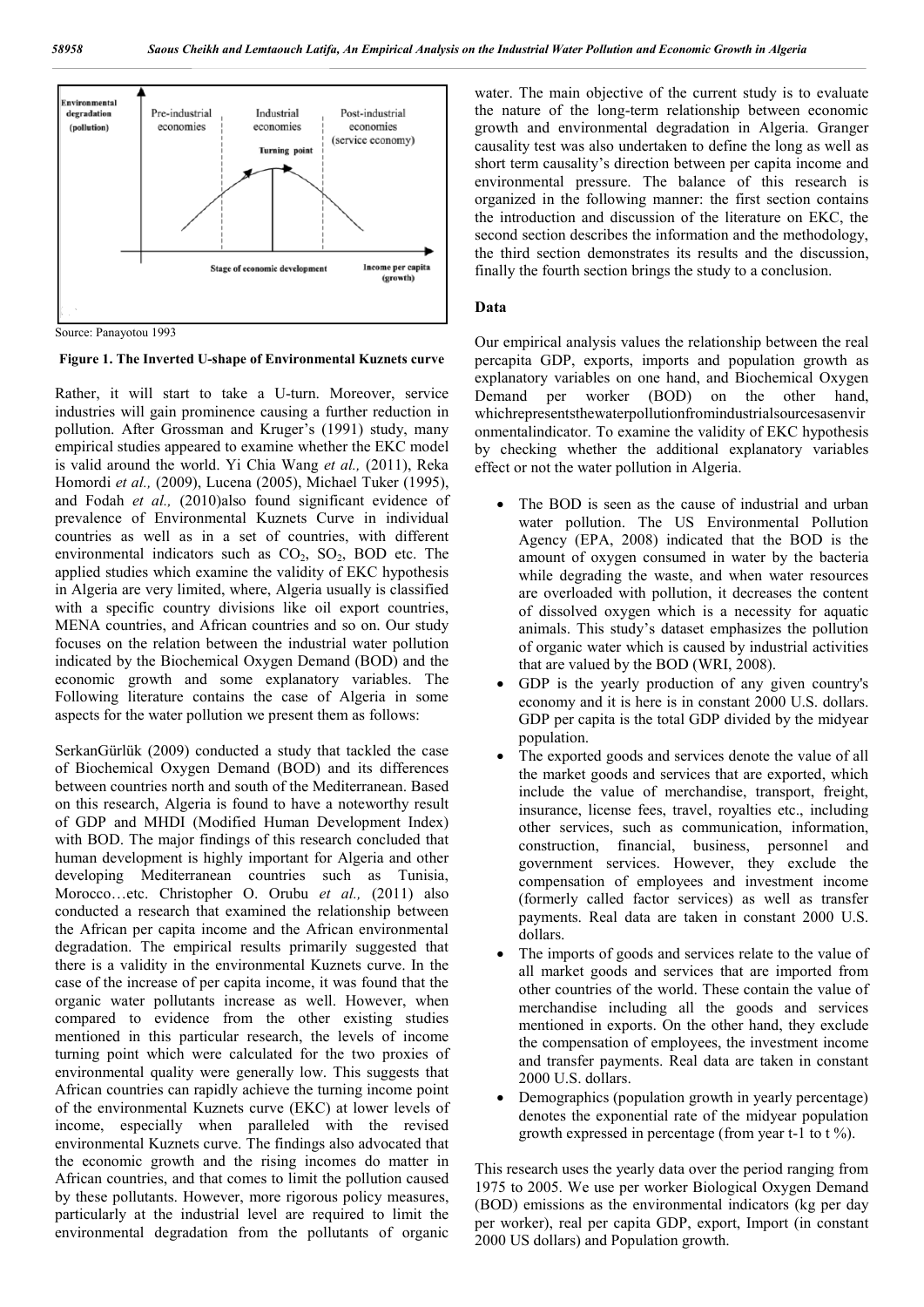**Table 1. The Industrial Subsectors Influencing the BOD Emissions in Some North African Countries**

| countries | Their industrial contributions to the BOD emission |             |           |          |             |        |        |       |
|-----------|----------------------------------------------------|-------------|-----------|----------|-------------|--------|--------|-------|
|           | Chemicals                                          | Glass/ clav | Foodstuff | Metallic | Trash/ pulp | Fabric | Timber | Other |
| Egypt     |                                                    |             | 50        |          |             |        |        |       |
| Algeria   |                                                    |             | 60        | 23       |             |        |        |       |
| Morocco   |                                                    |             | 22        |          |             | 43     |        | 14    |
| Tunisia   |                                                    |             | 36        |          |             | 43     |        |       |

Source: Serkan Gürlük (2009), "Carbon Dioxide Emissions and Economic Growth: Panel Data Evidence from Developing Countries"<sup>[45]</sup> (A Percentage of Total BOD Emissions).

All explanatory variables data utilized in the current study were taken from the World Bank's World Development Indicators CD-ROM (2012) in natural logarithm.

**Table 2. A Summary of Descriptive Statistics**

| Variable                            | Mean     | <b>Standard Deviation</b> | Max      | Min      |
|-------------------------------------|----------|---------------------------|----------|----------|
| Ln BOD                              | 11.50246 | 0.039496                  | 11.55128 | 11.42579 |
| $Ln$ $GDPPC$                        | 7.513707 | 0.069163                  | 7.656898 | 7.396569 |
| $Ln$ GDP <sub>PC</sub> <sup>2</sup> | 56.46042 | 1.039766                  | 58.62809 | 54.70924 |
| Ln Export                           | 23.50406 | 0.276144                  | 24.03453 | 23.10792 |
| Ln Import                           | 23.42217 | 0.233976                  | 23.86732 | 23.08086 |
| Ln Pop                              | 0.821180 | 0.336228                  | 1.195311 | 0.352862 |

Source: Computed by Authors Using E-views 08 software.

#### **Specification and Methodology of the Model**

#### **Model Specification**

A quite standard parametric quadratic model in the EKC literature was considered in this study. The EKC model can be specified as follows:

**E**= *f* (Y, Y<sup>2</sup> , Z) ……………………………………………. (1)

E refers to the environmental indicator, while Y indicates the income and Z refers to other explanatory variables which may affect the environmental degradation. The long term relationship amongst variables will be formed to assess the validity of the EKC hypothesis and the causal relationship amongst the income and the BOD emissions. When compared to the simple linear functional form of model, the linear model is transformed to a log-linear specification, since it provides more appropriate and efficient results. Thus, the equation is rewritten as follows:

 $LnE_t = \beta_0 + \beta_1 LnY_t + \beta_2 (LnY_t)^2 + \beta_3 LnX_t + \beta_4 LnM_t +$ + ε ………………………………………...(2)

Where,  $E_t$  represents per worker BOD emissions,  $Y_t$  is the economic growth that is measured by the real GDP per capita,  $X_t$  is exports,  $M_t$  refers to imports,  $P_t$  represents the population growth rate and  $\varepsilon_t$  is a term that indicates a standard error. In line with EKC hypothesis the income coefficients values and signs for  $(\beta_1, \beta_2)$  indicate different functional forms. Where  $β<sub>1</sub>$  <0and  $β<sub>2</sub> > 0$  indicates a U-shaped relationship while  $β<sub>1</sub> > 0$ and  $\beta_2$  < 0 indicates an inverted U-shaped relationship.  $\beta_1 = \beta_2$ = 0 reveals a level relationship,  $\beta_1$ < 0 and  $\beta_2$  = 0 indicates a monotonically decreasing linear relationship,  $\beta_1 > 0$  and  $\beta_2 = 0$ indicates a monotonically increasing linear relationship. The income turning point of the real per capita income is obtained as follows:

*τ*= [-*β*1/ (2*β*2)] ………………………………………… (3)

## **METHODOLOGY**

The aims of this empirical assessment are to test the way that the variables are interrelated in the long-term and to evaluate the active causal relationship amongst economic growth on one hand, and other explanatory variables with environmental indicators on the other hand. To keep up with these objectives, the followed methodological approach in the current study comes in the following structure: Firstly, test all the variables for stationary utilizing 2 unit root tests; the augmented Dickey–Fuller (ADF) test (Dickey and Fuller, 1979) and the Kwiatkowiski–Phillips–Schmidt–Shin (KPSS) test (Kwiatkowski *et al.,* 1992). The Unit root test provides the integration order of our variables, and helps in making sure that our series are integrated in levels  $I(0)$  or in order one  $I(1)$ or beyond. Second, based on the unit root test co-integration method will be chosen. If our variables are co-integrated, then we pass to estimate the Error Correction Model (ECM). Finally, the Granger causality tests are conducted to test the causality.

### **Unit Root Test**

Unless its probability distribution changes over time, a time series  $Y_t$  is stationary. Stationarity requires the future to be similar with the past, at least on probabilistic measures  $[16]$ . Different tests are used to investigate whether our series subject of study are stationary or not such as, Phillips–Perron (PP) test (Phillips and Perron,1988), the Kwiatkowski– Phillips–Schmidt–Shin (KPSS) test (Kwiatkowski *et al.,* 1992) and the Augmented Dickey–Fuller (ADF) test (Dickey and Fuller,1979). The unit root tests are grounded on the following three regression forms:

#### **Table 3. Different Regression Forms of Unit Root Test**

| Without Constant (Intercept) and trend                                                                | $\Delta Y_t = \delta Y_{t-1} + u_t$                    |
|-------------------------------------------------------------------------------------------------------|--------------------------------------------------------|
| With Constant (Intercept)                                                                             | $\Delta Y_t = \alpha + \delta Y_{t-1} + u_t$           |
| With constant (Intercept) and trend                                                                   | $\Delta Y_t = \alpha + \beta T + \delta Y_{t-1} + u_t$ |
| $S_{\alpha\mu\nu\alpha\alpha}$ http://staffy.gb. hlshu adu hls/hillbung/202002600/application/ app01/ |                                                        |

Source:http://staffweb.hkbu.edu.hk/billhung/econ3600/application/ app01/ app01.html

## **Unit Root Tests Hypothesis**

#### 1. ADF and PP tests

- Null hypothesisH $0$ : $\delta$ =0 has Unit root (is not stationary)
- Alternative hypothesisH1:  $\delta \neq 0$  Unit root exists not (stationary)
- KPSS test
- Null hypothesisH0 :δ=0 Unit root exists not (stationary)
- Alternative hypothesisH1:  $\delta \neq 0$  has Unit root (is not stationary)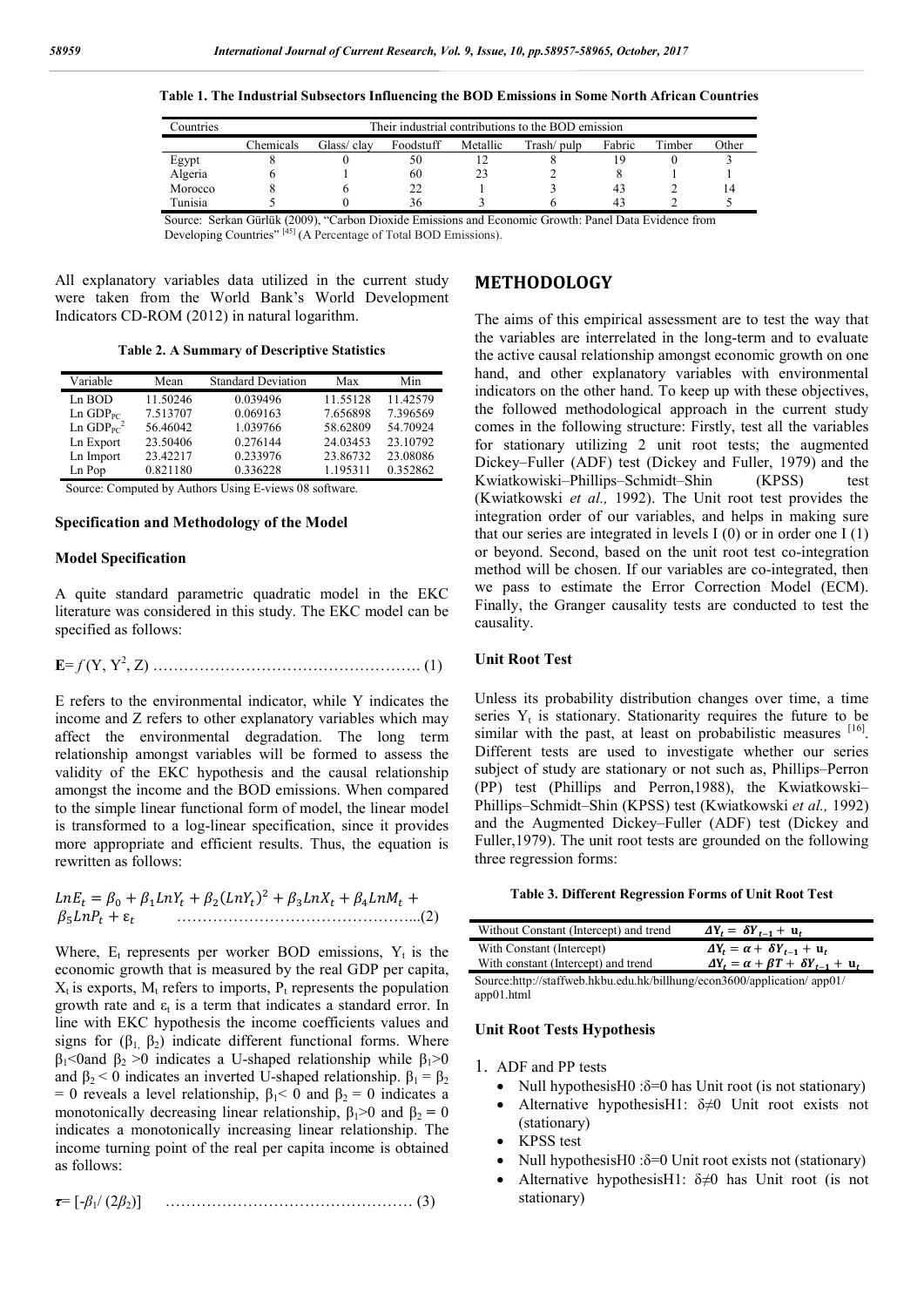#### **Decision rule:**

If  $t^*$  table > computed (t) for ADF, PP, KPSS =  $\geq$  Accept null hypothesis.

If  $t^*$  table < computed (t) for ADF, PP, KPSS (t) =  $\geq$  Reject null hypothesis.

In case the series are not stationary in levels, usually the first difference is taken to make the series stationary. Also unit root test helps determine in which order the series subject of study are integrated e.g. I (0) in levels, or I (1) in first difference and so on.

### **Co-Integration**

Various techniques are in use for conducting the co-integration analysis such as: the maximum likelihood-based approach that was proposed by Johansen and Julius (1990) and Johansen (1992), Engle and Granger (1987). Both approaches necessitate that the variables must share the order of integration. It is usually this necessity that makes it difficult for the researchers in cases where the system includes variables with diverse orders of integration. A new approach was suggested by Pesaran *et al.* (1996, 2001) to overcome this problem. This new approach, the Autoregressive Distributed Lag (ARDL) is used for co-integration test and it does not need the classification of variables into I (0) or I  $(1)^1$ . The approach is also applicable for studies that use a moderately small-sized sample, as seen in the current study. The small model characteristics of the approach of the Autoregressive Distributed Lag (ARDL) are better and more sophisticated than the Johansen and Juselius (1990) co-integration technique as Pesaran & Shin demonstrated (1999). This method is also found to be highly advantageous due to the fact that it can guarantee an estimation even in the case of endogenous explanatory variables. Moreover, this method assures long and short-term parameters' estimation for variables under the same framework. For these advantages, Autoregressive Distributed Lag (ARDL) approach has gained popularity over recent years, and it is conducted as follows:

ARDL (1, 1) model: 
$$
y_t = \mu + \alpha_1 y_{t-1} + \beta_0 x_t + \beta_1 x_{t-1} + u_t
$$
........(4)

Here  $y_t$  and  $x_t$  are considered as stationary variables, while  $u_t$  is a white noise<sup>2</sup>. The use of the lag operator L used for every constituent in a vector,  $L^k x_t = x_{t-k}$  makes it easier to outline the lag polynomial  $A(L)$  and the vector polynomial  $B(L)$ .

The ADRL (p,q) model:

Thus, the general ARDL  $(p, q1, q2, \ldots, qk)$  model is:

 $A(L)y_t = \mu + B_1(L)x_{1t} + B_2(L)x_{2t} + ... + B_k(L)x_{kt} + u_t$  ………(8)

In the case that  $A(L) = 1$ , the result would be a distributed lag model (no lags of  $y_t$ ). If we treat the values of  $x_t$  as being uncorrelated with  $u_t$ , the result is that Ordinary Least Square Method would be consistent. On the other hand, the Ordinary Least Square Method would be inconsistent if  $x_t$  is at the same time determined with  $y_t$  while E  $(x_t, u_t) \neq 0$ . We can consistently estimate the ARDL models by ordinary least squares as long as the error term  $u_t$  can be assumed to be a white noise process, or is stationary and independent of  $x_t$ ,  $x_{t-1}$ ,  $\ldots$  and  $y_t$ ,  $y_{t-1}$  ... etc. Fundamentally, the approach of bounds test includes 2 steps, starting by investigating the existence of long-term relationship between the variables subject of study, where Autoregressive Distributed Lag (ARDL) framework for this research is formulated as:

 = + + Δ + () + Δ + Δ + Δ + π + π + π() + π + π + π + εt … … … … … … … … … … … … . (9)

Where  $\delta_0$  refers to the drift component while  $\Delta$  represents the first difference. The terms with summation sings are utilized to demonstrate the short-term dynamic structure, while  $\pi_i$ represents the long-term multipliers. The Scawrtz-Bayesian criteria (SBC) is used to choose the appropriate lag length. The F-test is the fundament of the test procedure. It is conducted by excluding the lagged level variables in the equation above. The Ordinary Least Square method (OLS) utilizes the Microfit 4.1 software to test the ARDL approach equation (9). The null hypothesis is tested of;  $H_0: \pi_1 = \pi_2 = \pi_3 = \pi_4 = \pi_5 = \pi_6 = 0$  against its alternative H<sub>1</sub>:  $\pi_1 \neq \pi_2 \neq \pi_3 \neq \pi_4 \neq \pi_5 \neq \pi_6 \neq 0$  to determine the relationship of no co-integration. The calculated *F-*statistic is therefore paralleled with 2 sets of critical values given by Pesaran *et al.* (2001). The first set presumes that all variables are  $I(0)$ , which is known as the lower critical bounds (LCB) and the other assumes that they are I(1) which known as the upper critical bounds (UCB) values. In case the calculated Fstatistic is bigger than the upper critical bound value (UCB), the result would be the rejection of the null hypothesis of no co-integration. On the other hand, in case it is below the lower bound, the null hypothesis of no co-integration cannot be rejected, in other words we do not have a long term relationship between the variables subject to the research. Finally, in case it falls into the bounds, then the test would be inconclusive. Once co-integration test between the variables is set up, the next step involves the estimation of the next conditional ARDL long-term model:

$$
LnE_{t} = \delta_{0} + \sum_{k=1}^{n} \delta_{1k} LnE_{t-k} + \sum_{k=1}^{n} \delta_{2k} LnY_{t-k} + \sum_{k=1}^{n} \delta_{3k} (LnY_{t-k})^{2} + \sum_{k=1}^{n} \delta_{4k} LnX_{t-k} + \sum_{k=1}^{n} \delta_{5k} LnM_{t-k} + \sum_{k=1}^{n} \delta_{6k} LnP_{t-k} + \text{et} \qquad \dots \dots \dots \dots \dots \dots \dots \dots \dots \dots \dots \dots \dots \dots \dots \dots \tag{10}
$$

 $\frac{1}{1}$ <sup>1</sup>The major shortcoming in the ARDL approach is that it cannot provide vigorous outcomes in case the order of integration is more than one (e.g. I(2)).

<sup>2</sup> In a white noise process, an arbitrary operation of arbitrary variables that are not correlated and have mean zero with a limited variance.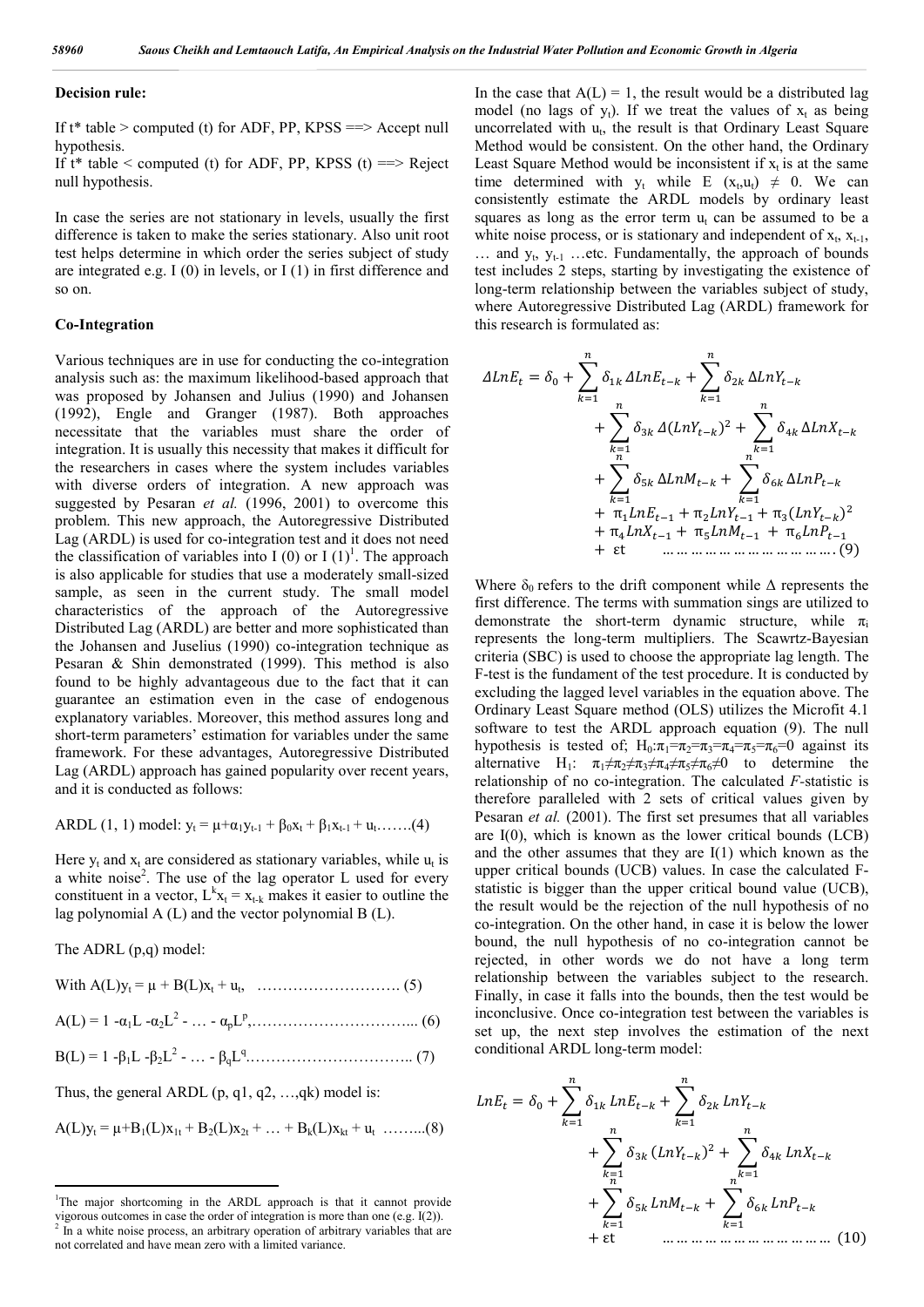All variables are defined as before, while the estimation of equation (10) involves the optimal lag orders of the Autoregressive Distributed Lag (ARDL) approach.

#### **Error Correction Model**

The Error Correction Models (ECMs) are a set of numerous series models that directly estimate how fast a dependent variable Y would go back to the equilibrium after a modification has occurred in an independent or explanatory variable X. Short-term active parameters of the present model related with the long-term estimates can be gained through estimating the next error correction model (ECM):

$$
\Delta LnE_{t} = \delta_{0} + \sum_{k=1}^{n} \delta_{1k} \Delta LnE_{t-k} + \sum_{k=1}^{n} \delta_{2k} \Delta LnY_{t-k} + \sum_{k=1}^{n} \delta_{3k} \Delta (LnY_{t-k})^{2} + \sum_{k=1}^{n} \delta_{4k} \Delta LnX_{t-k} + \sum_{k=1}^{n} \delta_{5k} \Delta LnM_{t-k} + \sum_{k=1}^{n} \delta_{6k} \Delta LnP_{t-k} + \theta ECT_{t-1} + \text{ et } \dots \dots \dots \dots \dots \dots \dots \dots \dots (11)
$$

 $ECT_{t-1}$  is the term of the error correction to our model. It measures how fast the prior deviations occurring from the equilibrium are corrected. The error correction term (ECT) must have a negative sign and statistically significant indicating a move back towards equilibrium. The step before the last is estimating the stability of coefficients through cumulative sum (CUSUM) and cumulative sum of squares (CUSUMSQ) which Brown *et al.* (1975) originally proposed. The cumulative sum (CUSUM) and cumulative sum of squares (CUSUMSQ) statistics get recursive updates and then they are designed against the break points of the model. The null hypothesis that all coefficients in the given regression are stable cannot be rejected in case that the plots of CUSUM and CUSUMSQ statistics can stay within the critical bounds of 5 percent level of significance. In other words, the model subject of study is stable within critical bounds of 5 percent significance level. Our model is stable within critical bounds of 5 percent significance because level the null hypothesis that all coefficients in the given regression are stable and cannot be rejected.

#### **Granger Causality**

## **The last phase is testing for causality by using the Granger causality test founded on the Vector Error Correction Model (VECM)**

Granger causality test is a statistical term of causality which is founded on estimation. As reported by the Granger causality test, the past X values should include information that helps forecast Y above and beyond the information included in the past values of Y alone, in case a signal X G-causes (Grangercauses) a signal Y. The mathematical formulation of this test is founded on linear regression modeling of stochastic procedures. The ARDL method can only test whether a cointegration relationship exists among variables, but it cannot test the causality direction. The Vector Autoregressive (VAR) model is used to test the causality amongst the variables in case no co-integration exists between the variables in the model. Using the Granger and Engle (1987)<sup>[28]</sup> causality test by means of a VAR in the first difference variable would result in confusing outcomes, especially when a co-integration is present. The lagged error correction term  $(ECT<sub>t-1</sub>)$  was obtained from the long-term co-integration relationship and contains it in the equation as a supplementary explanatory variable. The Vector Error Correction Mode can be designed as the following formula:

$$
(1-B)\begin{bmatrix} lnE_t \\ lnY_t^2 \\ lnY_t^2 \end{bmatrix} = \begin{bmatrix} C_1 \\ C_2 \\ C_3 \end{bmatrix}
$$
  
+ 
$$
\sum_{i=1}^P (1-B) \begin{bmatrix} d_{11,i} & d_{12,i} & d_{13,i} \\ d_{21,i} & d_{22,i} & d_{23,i} \\ d_{31,i} & d_{32,i} & d_{33,i} \end{bmatrix} \begin{bmatrix} lnE_{t-i} \\ lnY_{t-i} \\ lnY_{t-i}^2 \\ lnY_{t-i}^2 \end{bmatrix}
$$
  
+ 
$$
\begin{bmatrix} \lambda_1 \\ \lambda_2 \\ \lambda_3 \end{bmatrix} \begin{bmatrix} ECT_{t-1} \end{bmatrix} \begin{bmatrix} Y_{1t} \\ Y_{2t} \\ Y_{3t} \end{bmatrix} \dots \dots \dots \dots \dots \dots \dots \tag{12}
$$

(1-B) is the lag operator and  $ECT_{t-1}$  is the lagged error correction component. D's are parameters that still need to be estimated while the  $\gamma_i$ 's are residual terms that are uncorrelated arbitrary disturbance terms with a zero mean. The long-run cointegration VECM can be used to detect direction of causality, moreover the VECM can also be used to get the short-term as well as the long-term relationships, and the significance of its lagged ECTs can be used to establish the long-term causal relationship. The **t** test and the short- term Granger causality is identified via the significance of the F-statistics of Wald test for the lagged explanatory variables, where certain standards must be chosen to find the appropriate lag length, such as the AIC and SBC.

## **Major Findings**

#### **The Conduction of the Unit Root Test**

The supposition of the bounds test is that the variables are either I(0) or I(I) but when we apply the ARDL procedure using the unit root test, it is obligatory to guarantee that the variables cannot be I(2) or beyond. The ADF and KPSS Unit root tests showed that all the sequences that are subject to the study belong to a non-stationary category in the levels at 5% significance level apart from  $\text{LnY}$ ,  $(\text{LnY})^2$  and  $\text{LnP}$ . (See Table 4). ADF  $(H_0)$  =the sequence has a unit root. In order to choose the AIC we use the lag length. KPSS  $(H_0)$  =the sequence is stationary. For the spectral estimation method we use Barlett and Kernel methods. The Newey–West method is utilized to choose bandwidth. After using the I (1) first difference, the non-stationary, however, series can become stationary, the fact which may result in combined orders of I (0) and I (1) for integrations among our variables in the table above. Following the conclusions from the stationarity tests, we examine whether the co-integration between the variables becomes possible by following the method that Pesaran et al. (1996, 2001) designed (the Autoregressive Distributed Lag method (ARDL)), a co-integration test, in which there is no necessity to categorize the variables into I  $(0)$  or I  $(1)$ . After this step, we may use unlimited VAR by using AIC and SBC to achieve the optimal lag length on the I (1) variables. We designed the optimum lag choice in the current research by setting the highest lag lengths up to 3 due to the low number of variables and sample size. When we select 3 as the highest lag length we can guarantee that the optimum order cannot not surpass it.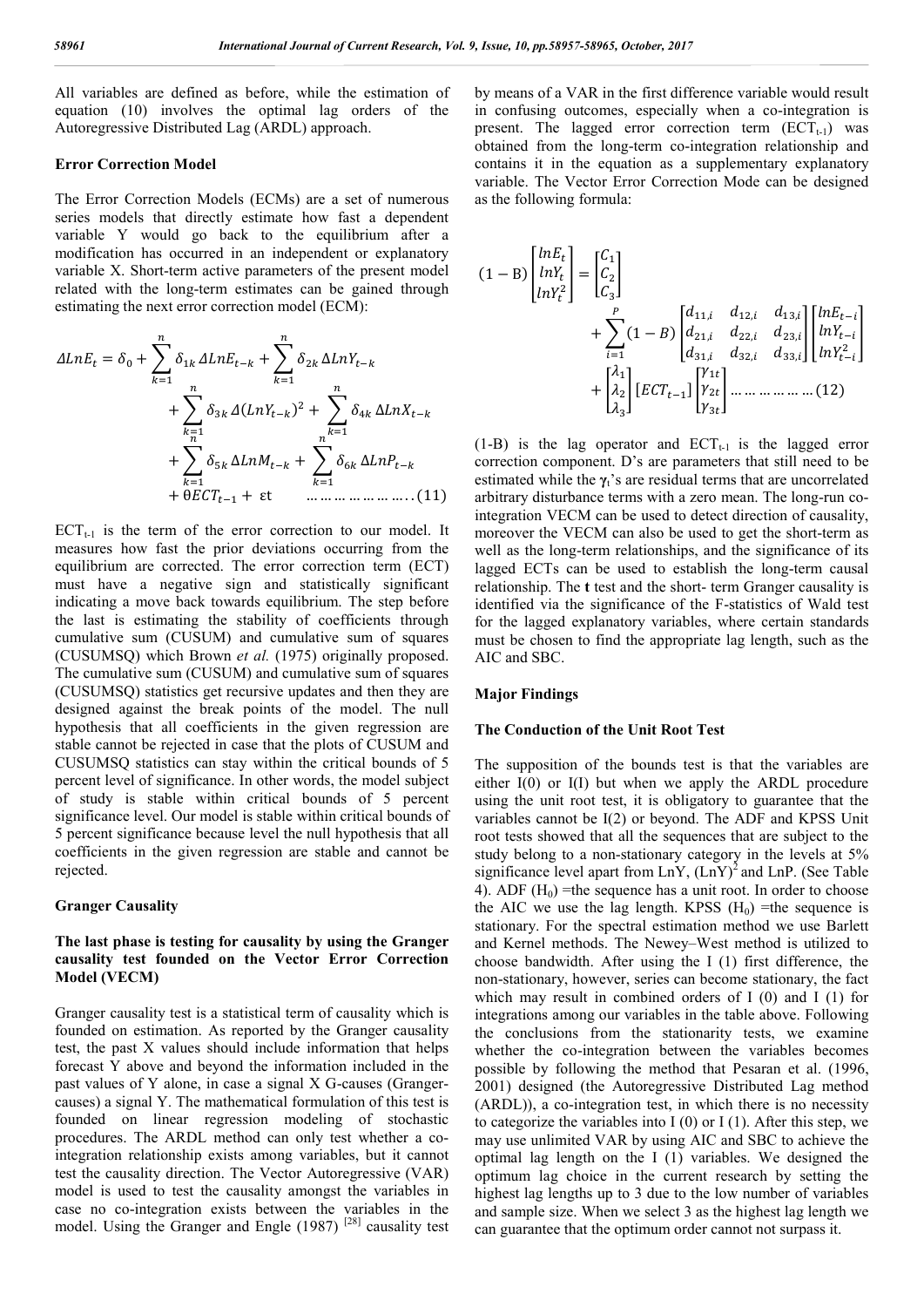|                            | Augmented Dickey–Fuller |                 |              | Kwiatkowiski-Phillips-Schmidt-Shin |                |  |
|----------------------------|-------------------------|-----------------|--------------|------------------------------------|----------------|--|
| Variables                  | Constant                | Canst $&$ trend | Constant     | Const & trend                      | Decision       |  |
| LnE                        | $-1.64712$              | $-1.994328$     | $0.697723**$ | $0.171643**$                       | Non stationary |  |
| LnY                        | $-4.6003***$            | $-1.9943$       | 0.103047     | 0.109634                           | stationary     |  |
| $(LnY)^2$                  | $-4.5732***$            | $-3.6886**$     | $-0.103098$  | 0.109708                           | stationary     |  |
| In X                       | 0.4843                  | $-2.5631$       | $0.726250**$ | $0.127338**$                       | Non stationary |  |
| Ln M                       | $-1.25056$              | $-1.0895$       | 0.329443     | $0.113156*$                        | Non stationary |  |
| In P                       | $-5.897063***$          | $-5.341535***$  | 0.662664     | 0.120081                           | stationary     |  |
| $\Lambda$ I nE             | $-6.0747***$            | $-6.2573***$    | 0.255191     | 0.126779                           | stationary     |  |
| ALY                        | $-3.0944**$             | $-3.0869$       | 0.202227     | 0.197872                           | stationary     |  |
| $\Delta$ (LY) <sup>2</sup> | $-3.07654**$            | $-3.07204$      | $-0.202823$  | 0.19803                            | stationary     |  |
| $\Lambda$ I n $X$          | $-5.3463***$            | $-5.4395***$    | $-0.284555$  | 0.18942                            | stationary     |  |
| $\Lambda$ I n $M$          | $-4.6574***$            | $-4.705997***$  | 0.171627     | 0.162477                           | stationary     |  |
| $\Delta$ LnP               | $-1.884638$             | 0.393561        | 0.173714     | 0.15311                            | stationary     |  |

**Table 4. Findings of the Unit Root Test**

Source: Computed by the Authors Using E-views Software. Note: (\*), (\*\*) and (\*\*\*) signify the rejection of the null hypothesis at 10%, 5% and 1% significance levels consecutively.

The criteria utilized to define the optimal lag number is the SBC. Since the integration order among the variables subject of this study is determined, we employed F test to ensure any long-term or co-integration relationship among the variables. Placing the different order of lags is necessary for the variables in equation (9) due to the sensitivity of F test to the lag carried out for the first differenced variables I (1). Before we changed the structure of the lags to 2 and 3, the lag 1 had been fixed for all first differenced variables. Following Bahmani-Oskooee and Kantipong (2001) Samreth, Sovannroeun (2008) and BehnazSaboori n (2012).

**Table 5. F-Statistics of Bound Tests**

|                                                          | Lags        |        |        |           |
|----------------------------------------------------------|-------------|--------|--------|-----------|
|                                                          | F-statistic | 1.6357 | 2.1033 | 7.5568*** |
| Source: computed by Authors Using Microfit 4.1 software. |             |        |        |           |

P.S.: \*\*\*, \*\* and \* consecutively denote 1%, 5% and 10% of the level of significance. The critical values of bound test are: 10% CV [2.26, 3.35], 5% CV [2.62, 3.79], 1% CV [3.41, 4.68]. The critical values are cited in Pesaran et al. (2001, p. 300) "Table CI (iii) Case III: Unrestricted Intercept and No Trend".

The bounds of F-test for co-integration yielded arguments of a long-term relationship among industrial water pollution (BOD) as a proxy of environmental degradation and its causes. The calculated Fstatistic in lag 3 becomes larger than the upper bound (UCB) of the 1% critical values (CV), the fact which causes the rejection of the no-long-term-relationship-amongthe-tested-variables null hypothesis, i.e.: it infers a cointegration or a long term relationship between the variables subject to the study. The obtained proof guarantees that it is impossible to estimate the relationship as unauthentic. Once a co-integration relationship has been found among our variables we move on to display the estimated long-run relationship coefficients.

**Table 6. Estimation Results of the Long-Term**

| Variables | Coefficients | T-Ratio   | P-Value    |
|-----------|--------------|-----------|------------|
| C         | $-102.0086$  | $-2.5133$ | $0.020***$ |
| LnY       | 28.5818      | $-2.6861$ | $0.014***$ |
| $(LnY)^2$ | $-1.911$     | $-2.6946$ | $0.014***$ |
| LnX       | 0.22854      | 4.8423    | $0.000***$ |
| I nM      | 0.0050455    | 1.7167    | 0.101      |
| I nP      | 0.5908       | 1.8355    | 0.81       |

 $R^2=0.98055$ ; Adjested  $R^2= 0.97313$ ; Durbin-Watson=1.7494; Akaike info criterion=106.5584; Sensitivity analysis: Schwarz criterion = 100.2530; Serial correlation LM= 0.43889 (0.515)\*\*\*; F-statistic = 132.3044; Heteroscedisticity test =  $0.19102$  (0.665)\*\*\*; Source: Computed by Authors Using Microfit 4.1 software, dependent variable is LnE Note: the optimum selected lag by the ARDL is  $(1,0,0,1,0,1)$  based on the SBC.  $*$ ,  $**$  and  $***$ denote 10%, 5% and 1% significance levels consecutively.

The optimum lag order selected by SBC for the ARDL model is  $(1, 0, 0, 1, 0, 1)$  as is represented in the next table. Not only are the long-term coefficients of the model significant at 1% and 10% level of significance, but also they appear with the right signs, except the Import (LnM) which became statistically insignificant in the long term. The diagnostic tests in the end of Table 6 suggested that the current model is specified well and is strong for the analysis of the policy, where the model passed the Heteroscedisticity test and serial correlation test successfully. The Durbin Watson test value was good and statistically significant. The independent variables involved clarify that around 97.313% of the variations in the environmental degradation, the fact which is demonstrated by the accustomed Rs quare. The diagnostic tests and the high value of R-squared confirm that the estimated model is well and that the long-term findings are stable. Table 7 indicates the short-term findings, where the Coefficient of the Loading Factor (ECT) is properly employed and statistically meaningful at 1% level of significance. This indicates that a mechanism of error correction occurs in order for the deviation from long-term equilibrium to have a substantial outcome on BOD of growth emission in Algeria.

**Table 7. The Results of Error Correction Model**

| Variables             | Coefficients | T-Ratio   | P-Value    |
|-----------------------|--------------|-----------|------------|
| $\Lambda$ I n $\rm Y$ | 14.7546      | 3.0679    | $0.005***$ |
| $\Delta(LnY)^2$       | $-0.98653$   | $-3.0704$ | $0.005***$ |
| $\Lambda$ I n $X$     | 0.42733      | 1.2111    | 0.238      |
| A LnM                 | 0.027143     | 1.6482    | 0.113      |
| $\wedge$ LnP          | $-0.020208$  | $-3.935$  | $0.001***$ |
| A C                   | $-52.6591$   | 2.8762    | $0.009***$ |
| $ECT_{t-1}$           | $-0.51622$   | $-4.4108$ | $0.000***$ |

 $R^2=0.61097$ ; Adjested  $R^2= 0.46276$ ; Log-likelihood= 115.5584; F(6, 23)=5.4966\*\*\*(0.001); Durbin-Watson=  $1.7494**$ ; ECTt-1 = LnEt-1 28.5818\*LnYt-1 + 1.9110\*(LnYt-1)2 -0.22854\*LnXt-1 -0.0052579\*LnMt-1 - 0.059080\*LnPt-1+ 102.0086

Source: Computed by the Authors Using Microfit 4.1 software

Note: ARDL  $(1,0,0,1,0,1)$  chosen based on SBC. \*, \*\* and \*\*\* consecutively indicate 10%, 5% and 1% level of confidence. Dependent variable is lnE.

The explanatory variables are vital in elucidating short-term variations in BOD emissions per-worker in Algeria. Except the exports (LnX) and imports (LnM*),* where these variables have only long-run impact on BOD emissions, while Population growth (LnP) was statistically significant whereas in the short term it participated negatively in the environmental degradation. As shown in the bottom of Table 7, the Durbin-Watson Statistic of 1.7494 clears all proofs that the model is auto-correlated. The global assessment is significant in the Ftest. However, since merely 46.276% short-term environmental degradation variations are related to the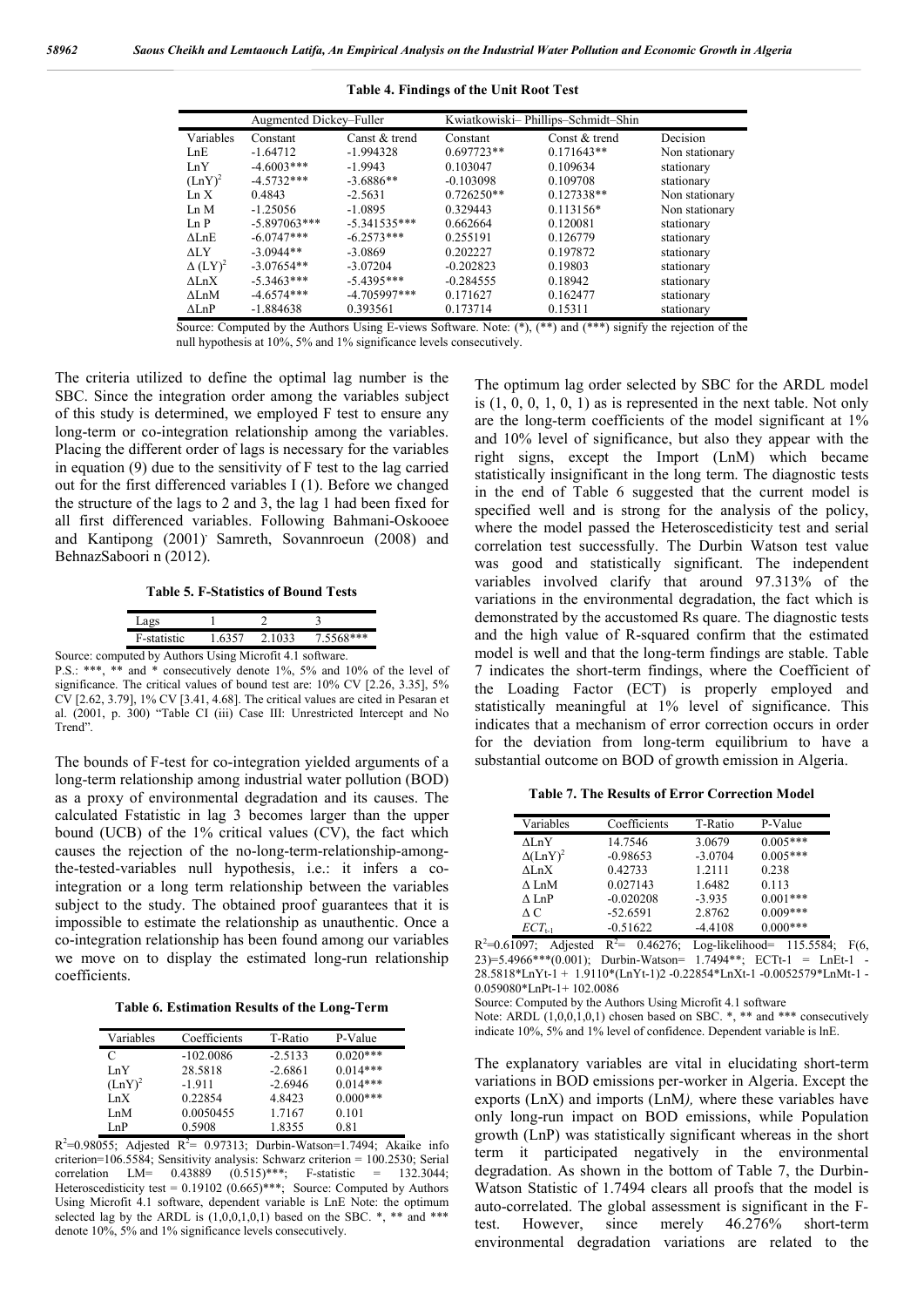involved variables, the accustomed R*-*square demonstrates a possibility that the model can be unfit. The CUSUM and CUSUMSQ tests need to be carried out in the present research in order to ensure that the assessed model is stable. The following figures (1 and 2) offer consecutively the charts of CUSUM and CUSUMSQ tests. The first figure indicates the stability of the plot of CUSUM within 5% of critical bounds. The deviation of the curve in the second figure, on the other hand, appears as passing due to the sign that the plot of CUSUMSQ is coming back again to the criteria bounds. The assessed ECM model can be viewed as stable because the plot of CUSUMSQ statistic goes entirely back to the middle of the criteria bounds.



Source: Compiled by Authors Using Microfit 4.1 Software

#### **Figure 1. Plot of Cumulative Sum of Recursive Residuals (CUSUM)**



Source: Compiled by Authors Using Microfit4.1 Software.

**Figure 2. Plot of Cumulative Sum f Squares of Recursive Residuals (CUSUMSQ)**

The last step is to examine the causality and its direction amongst the economic growth and BOD emissions by utilizing the Granger causality test. There is a causal relationship amongst the variables as is indicated by the long-term cointegrated relationship amongst BOD emissions per worker and real GDP per capita. We used the VECM Granger causality test to detect if the relationship seems to be uni, bi or no-directional.

**Table 8. The Findings of the Granger Causality Test**

| [Prob]                                                |       |                  |      | Short Run Granger Causality F-statistics | <b>Long Run Granger Causality</b><br>$ECT_{t-1}$ (t-statistics) |
|-------------------------------------------------------|-------|------------------|------|------------------------------------------|-----------------------------------------------------------------|
| $\Delta$ LnE $\Delta$ LnY $\Delta$ (LnY) <sup>2</sup> |       |                  |      |                                          |                                                                 |
| $\Lambda$ I.n E                                       | $---$ |                  |      |                                          | 6.900295[0.0034] 6.834140[0.0036] -0.016748(2.972872)***        |
| $\Lambda$ Ln $\rm Y$                                  |       | 1.219079[0.3350] | ---- |                                          | 0.849529[0.4870]                                                |
| $\Delta(LnY)^2$                                       |       | 1.208149[0.3387] |      | 0.858783[0.4824]                         |                                                                 |
|                                                       |       |                  |      |                                          |                                                                 |

Source: computed by Authors Using E-views 08 software.

From the table above, it is clear that the real GDP and the real GDP squared both Granger cause BOD releases in the long and short terms. The t-statistics of  $ECT_{t-1}$  and F-statistic in Table 8 provide that there is a uni-directional long and short term Granger causality caused from the economic growth to the BOD releases. However, we did not find any evidence in favor of the reverse case for Granger causality neither in the long nor short terms. The results of these causality tests ensure that the EKC exists, thus, it pointed a similar end; that BOD releases are caused by a strong proof of existing income growth.

## **RESULTS AND DISCUSSION**

The results of Unit root tests guarantee to us that the variables cannot be I (2) or beyond. The co-integration outcomes for long run coefficients estimation uncover an inversed U-shaped relationship amongst environmental degradation indicated by Biochemical Oxygen Demand (BOD) and per capita income in Algeria. The signs of the income variables ( $\beta_1$ >0,  $\beta_2$ <0) are the fundaments of the current deduction, where the non-positive sign of  $\beta_2$  appears to support the breaking of the BOD releases as well as the real GDP in the greater level of revenue. Therefore, the results of this empirical research indicate that the theory of an environmental degradation with an inverted Ushaped EKC is represented by industrial water pollution (BOD) emissions per worker in Algeria. This result is fundamentally consistent with SerkanGürlük (2009) and Christopher O. Orubu *et al.,* (2011) where this tow studies found the existence of EKC for BOD in specific classification for Algeria within Mediterranean or African countries respectively. The results also are consistent with the findings of: BehnazSaboori (2012) in Malaysia, Fodha and Zaghdoud  $(2010)$  in Tunisia<sup>,</sup> Jalil and Mahmud  $(2009)$  in China, and Pao and Tsai (2011) in Brazil. The value of LnY 28.5818 indicates that any augmentation in the real GDP by 1% would automatically increase per worker BOD emissions by 28.5818 %, since the model is linear offered in a log-linear shape. We can also calculate the rest of the variables using the same method, where we find that the exports is relatively significant in the long run effecting BOD emissions, it has effect in water pollution from industrial source where the increase in real exports by 1% will rise the per worker BOD emissions by 0.228 %. That may be is due to the nature of Algerian exports which based on the hydrocarbons where 97% of Algeria exports are dominated by hydrocarbon exports, they pass definitely by the sea, during the shipment process some quantities of oil seep to the sea.

The import was not statistically significant to explain the long run influence to BOD emissions, while population growth also has a share in effecting the BOD emissions, where we found that the increase in LnP with 1% will raise BOD emissions with 0.590%, this is relatively high impact comparing to exports and imports, that is due to the unequal population distribution. Where, more than 63% of Algeria population live in 4% of national territory (costal area), also a huge amount of economic activities are stationed over there. This serious inequality in population distribution in Algeria creates a lot of environmental and economic problems. The long-term elasticity of BOD emissions according to GDP per capita is 28.5818LnY–1.9110 (lnY). The calculated turning point is around or equals \$ 1768.42 (constant 2000 USD). According to the empirical results the income turning point for BOD lies inside data set, Algeria reached this turning point in 1998. The current empirical research proof is analogous to the results of BehnazSaboori (2012) in Malaysia and Fodha and Zaghdoud (2010) in Tunisia They also discovered that the turning point of the EKC is inside their experimental example period. On the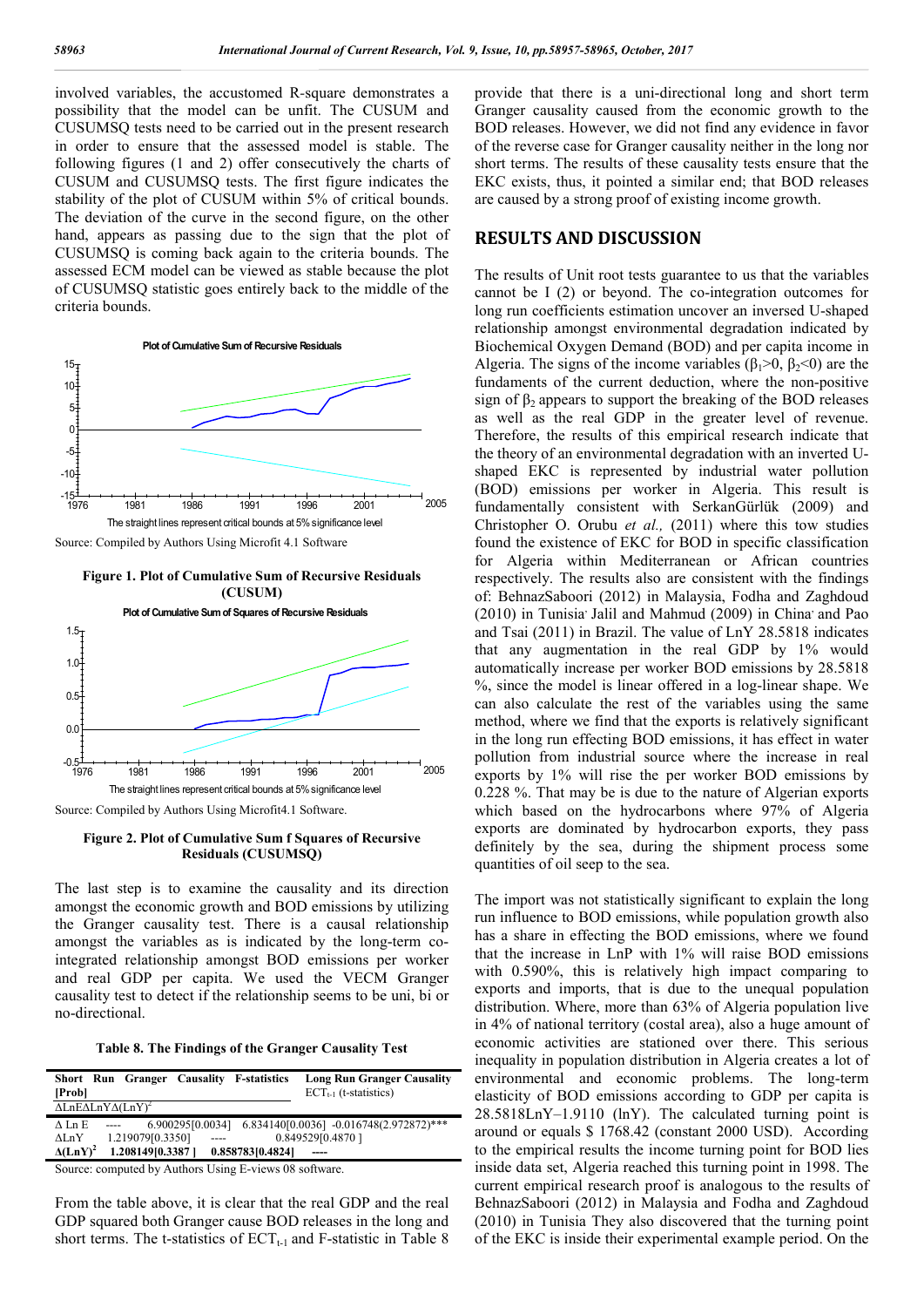other hand, Mahmud and Jalil (2009) in China discovered that the turning point of the EKC is outside their experimental example period. Passing to the ECM, the value -0.51622 indicates that about -51.622% of last year's imbalances in environmental degradation (BOD releases per worker) of the shock can change back into the long-term equilibrium in the present era. Judging by the income signs' terms, they offer a strong proof for EKC in the short term as well, and it was statistically significant. Moreover, the EKC is assumed to be a long-term phenomenon. Furthermore, it is also a short-run situation according to the obtained results. The general outcome denotes that economic growth participates considerably in BOD releases per worker in Algeria, in the long as well as short-terms, with highly qualified proofs that releases will be reduced in the long-term with the increase in the growth. The other explanatory variables were insignificant in clarifying the short-term modifications in BOD releases perworker in Algeria, especially the Exports (LnX) and Import (LnM), which did not exert a short term influence on BOD, and they only had long-run impact on environmental degradation, while Population growth (LnP) was statistically significant whereas negatively participates to the short term environmental degradation. According to CUSUM and CUSUMSQ tests it can be said that the estimated ECM model is crudely stable. The Granger causality test indicated the presence of a uni-directional long-term causality starting from the economic growth to BOD emissions, however, the shortterm causal relationship amongst economic growth and BOD emissions does not exist. This identical outcome was also found by the former researchers, such as Jalil and Mahmud in China, Maddison and Rehdanz (2008) in North America, Zhang and Cheng (2009) in China and Ghosh (2010) in India.

#### **Conclusion**

Based on the EKC theory, this study examined the both the long-term and causal relationships among economic growth and industrial water pollution represented by BOD, over the period of 1975–2005 in Algeria. Co-integration analysis was conducted using the Auto regressive Distributed Lag approach advanced by Pesaran *et al.,* (2001), in addition to the tests of causality and stability. The obtained consequences support the presence of an inverted-U shaped relationship among BOD releases and income in Algeria, based on short as well as long terms. The environmental policies may offer considerable facts about the causes of the detected inverted-U relationship among environmental degradation and revenues in the case of Algeria. In order to accomplish the results of co-integration analyses, the Granger causality was carried out to shed light on the causal link amongst revenue and environmental degradation represented by BOD in Algeria. The results of VECM Granger causality indicated the presence of a uni-directional causality relationship from economic growth to BOD emissions, in long as well as short –terms. On the other hand, it indicated the absence of the reverse case (from BOD to economic growth) of Granger causality, also in the long as well as short terms.

## **REFERENCES**

- Abdul Jalil, Syed F. Mahmud, 2009. Environment Kuznetscurve for CO2 emissions: A co-integration analysis for China. *Energy Policy*, 37 5167–5172.
- Bahmani-Oskooee, M., Kantipong, T, 2001. Bilateral J-Curve between Thailand and her trading partners. *Journal of Economic Development,* 26 (2), 107–117.
- BehnazSaboori, N., Jamalludin Sulaiman, SaidatulakmalMohd, 2012. Economic growth andCO2 emissions in Malaysia : A co-integration analysis of the Environmental Kuznets Curve. *Energy Policy.,* 51 (2012) 184–191.
- Brown, R. L., J. Durbin, and J. M. Evans, 1975.Techniques for Testing the Constancy of Regression Relationships over Time.Journal of the Royal Statistical Society. Series B (Methodological) 37: 149-192.
- Christopher O. Orubu, Douglason G. Omotor, 2010. Environmental quality and economic growth: Searching for environmental Kuznets curves for air and water pollutants in Africa. *Energy Policy,* 39 .4178–4188.
- Dickey, D., Fuller, W. 1979. Distribution of the estimators for autoregressive time series with a unit root. Journal of American Statistical *Association*, 74, 427–431.
- Engle, R. F., and C. W. J. Granger, 1987. Co-Integration and Error Correction: Representation, Estimation, and Testing. *Econometrica*, 55: 251-276.
- Engle, R.F., Granger, C.W.J. 1987. Cointegration and error correction representation: estimation and testing. *Econometrica*, 55, 251–276.
- EPA, 2008. Environmental Protection Agency of the USA, available at : www.epa.gov/waterscience/pollcontrol
- Fodha, M., Zaghdoud, O. 2010. Economic growth and environmental degradation in Tunisia: an empirical analysis of the environmental Kuznets curve. *Energy Policy,* 38, 1150–1156.
- Fodha, M., Zaghdoud, O. 2010. Economic growth and environmental degradation in Tunisia: an empirical analysis of the environmental Kuznets curve. *Energy Policy*, 38, 1150–1156.
- Ghosh S. 2010. Examining carbon emissions-economic growth nexus for India: a multivariate co-integration approach. Energy Policy, 38:2613–3130.
- Grossman, G.M. and Krueger, A.B. 1991. Environmental impacts of a North American Free Trade Agreement. National Bureau of Economic Research Working Paper 3914, NBER, Cambridge, MA.
- James H. Stock, Mark W. Watson, 2007. Introduction to Econometrics .Second edition, Pearson Education, Inc.
- Johansen, S., 1992.Testing Weak Exogeneity and the Order of Cointegration in UK Money Demand Data. *Journal of Policy Modeling,* 14: 313-334.
- Johansen, S., and K. Juselius, 1990.Maximum Likelihood Estimation and Inference on Cointegration—with Applications to the Demand for Money. Oxford Bulletin of Economics and Statistics, 52: 169-210.
- Kuznets, Simon, 1955. Economic Growth and Income Inequality. *American Economic Review,* 45(1):1–28.
- Kwiatkowski, D., Phillips, P.C.B, Schmidt, P., Shin, Y. 1992. Testing the null hypothesis of stationary against the alternative of a unit root. *Journal of Econometrics,* 54, 159–178.
- Lucena, A. F. P. 2005. Estimation of an Environmental Kuznets Curve Applied to Energy Use and its Implications for The emissions of carbon in Brasil, 132f."Un-published Master Thesis Faculty of Engineering, Federal University of Rio de Janeiro", Rio de Janeiro.
- Maddison D, Rehdanz K, 2008. Carbon emissions and economic growth: homogeneous causality in heterogeneous panels. Kiel Working Papers No. 1437.Kiel Institute for the World Economy.
- Michael Tucker, 1995. Carbon dioxide emissions and global GDP, *Ecological Economics,* 15 215-223.